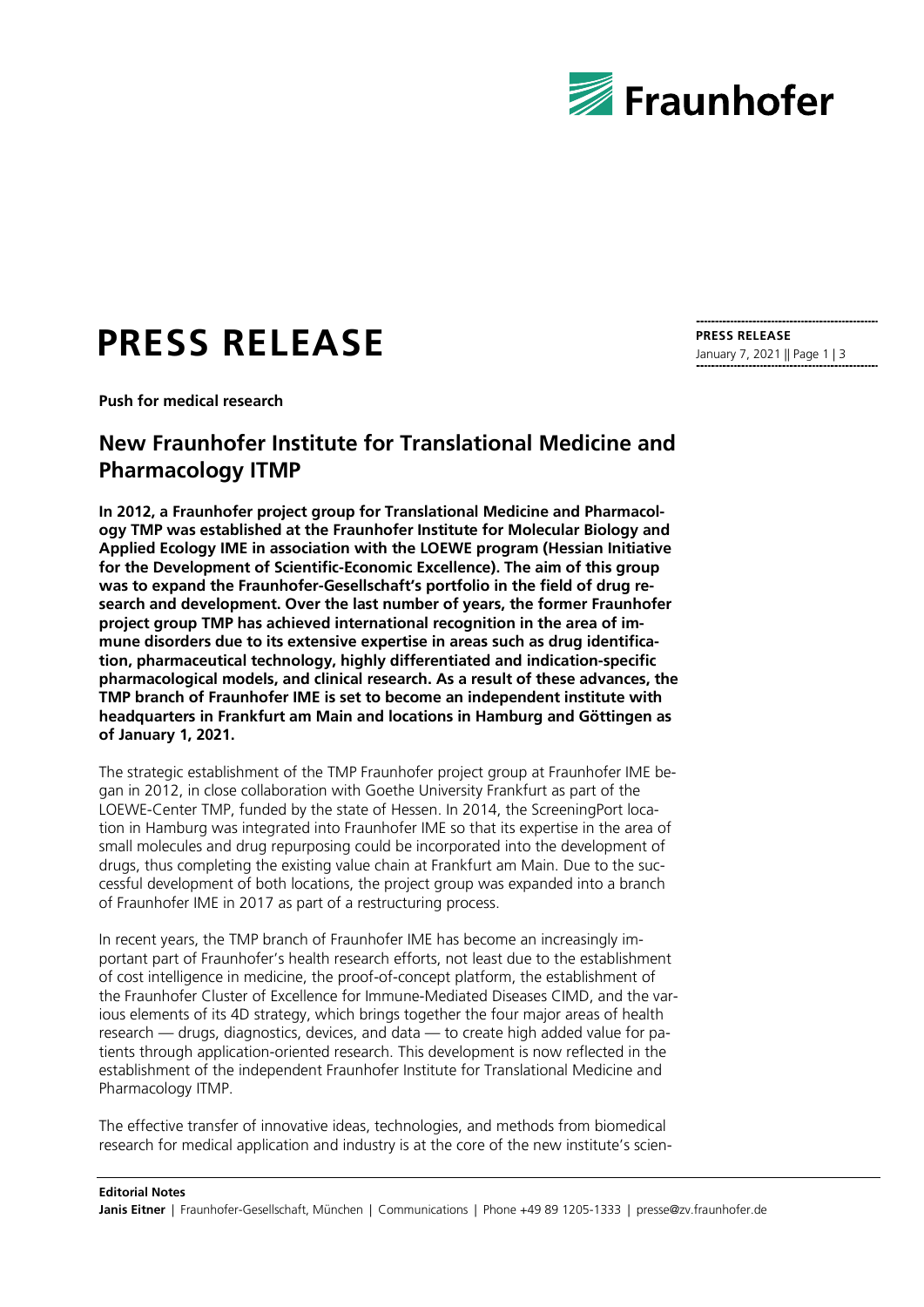

tific objectives. The main focus is the systematic integration of future-oriented technologies as part of a translational cycle for the benefit of patients. Starting with the patient's disease, this cycle encompasses the Drug Discovery and Preclinical and Clinical Research departments, and aims to clarify information on disease mechanisms as well as the discovery of new drugs with subsequent preclinical and clinical validation. Findings from patient care are then in turn to be made directly available for research.

At the newly established location in Göttingen, new diagnostic and therapeutic solutions are being developed for inflammatory and degenerative diseases of the central nervous system (CNS). With its expertise in the area of CNS immune disorders, the Göttingen location adds to the existing main indication areas at the Frankfurt am Main location in the field of immune-mediated diseases of the musculoskeletal sys-tem, skin, and gastro-intestinal tract. Furthermore, high-resolution microscopy methods for biomedical problems are being further developed, modularized, and automated at Göttingen in order to expand their current areas of application.

## **Key societal challenges**

In the words of Hessen's Minister President Volker Bouffier: "The transition by LOEWE-Center TMP into an independent Fraunhofer Institute is a well-deserved acknowledgment of its scientific excellence and will further strengthen Hessen as a center for science. In addition, this success was only made possible thanks to Hessen's unique scientific funding program — the LOEWE program."

Katharina Fegebank, Senator for Science, Research, Equality and Districts of the Free and Hanseatic City of Hamburg: "Health research in all its diversity plays an enormously important role, especially in the wake of the Corona pandemic. It is all the more significant that the Fraunhofer ITMP is now advancing its basic biomedical research as an independent institute. I am pleased that the Fraunhofer ScreeningPort, with the great expertise in drug research that it provides, can contribute to the innovative capacity of the new institute. Particularly in the field of infection research, the scientific findings from the ScreeningPort can form a valuable basis for the development of medication and treatment options. This will benefit many patients, even beyond Corona. Therefore, the objective in Hamburg is to bundle the expertise in infection research even more comprehensively and to expand it sustainably. I heartily welcome the inclusion of this important research field at the new Fraunhofer ITMP and wish the best of sucess to those responsible."

According to Prof. Reimund Neugebauer, President of the Fraunhofer-Gesellschaft, "The provision of intelligent and affordable medicine is a key societal challenge worldwide. Health research is therefore a significant area of activity for the Fraunhofer-Gesellschaft. Based on excellent preparatory work and expertise accumulated over many years in the area of research, the new Fraunhofer Institute for Translational Medicine and Pharmacology ITMP has the potential to strengthen the German health care sector in a sustainable way through systematic translational research, demand-driven

**PRESS RELEASE** January 7, 2021 || Page 2 | 3